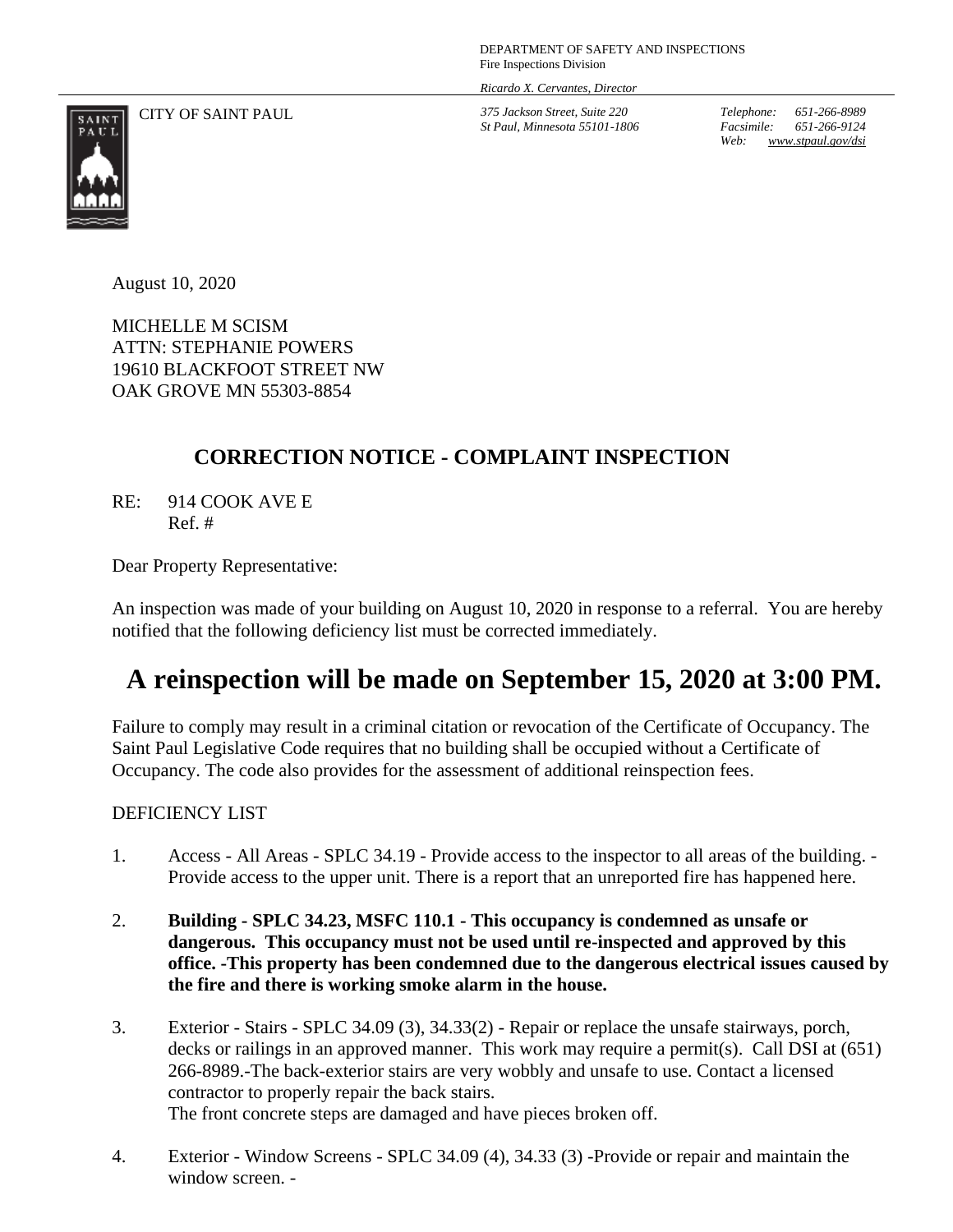- 5. Exterior Windows SPLC 34.09 (4), 34.33 (3) Repair and maintain the window in good condition. -There are windows with cracked and broken glass.
- 6. Unit 1 Basement MMC 603.9, 604 Repair, maintain or install proper insulation and duct sealant in compliance with the mechanical code. This work may require a permit(s). Call DSI at (651) 266-8989.-There are large opening around the water heater's exhaust duct. Properly seal around the exhaust duct. There are openings around the exhaust duct for the boiler. Properly seal around the exhaust duct.

7. Unit 1 - Basement Stairs - MSFC 1030.2 - Remove the materials that cause an exit obstruction.

- Maintain a clear and unobstructed exit path. -Remove all the items on the basement stairs.
- 8. Unit 1 Ceiling SPLC 34.10 (7), 34.17 (5) Repair and maintain the ceiling in an approved manner. -The ceiling in the front vestibule has been damaged by the fire.
- 9. Unit 1 Doors SPLC 34.33 (3) Repair and maintain the door in good condition. -The front door and front storm door are damaged.
- 10. Unit 1 Front Entry Way MSFC 605.1 Remove unapproved exposed wiring and install in accordance with the electrical code. This work may require a permit(s). Call DSI at (651) 266- 8989.-Contact a licensed electrical contractor to safely repair or remove the dangerous live wire in the vestibule.
- 11. Unit 1 Smoke Alarm MN Stat. 299F.362 Immediately provide and maintain a smoke detector located outside each sleeping area. -The hard-wired smoke alarm is missing.
- 12. Unit 1 Basement SPLC 34.11 (5), 34.35 (2) Contact a licensed contractor to repair or replace the water heater. This work may require a permit(s). Call DSI at  $(651)$  266-8989. The water heater has been installed incorrectly and without a permit. The drain relief pipe is missing. Contact a licensed contractor to bring the water heater up to code under permit.
- 13. MSBC -Section 105.1 Permits Required. Any owner or authorized agent who intends to construct, enlarge, alter, repair, move, demolish, or change the occupancy of a building or structure, or to erect, install, enlarge, alter, repair, remove, convert or replace any electrical, gas, mechanical or plumbing system, the installation of which is regulated by this code, or to cause any such work to be done, shall first make application to the building official and obtain the required permit. Work being done requires a permit. **A permit is required for the installation of the new electrical panel and other equipment at**

**this property. There is no permit on file and the work was done by an unlicensed person.**

Saint Paul Legislative Code authorizes this inspection and collection of inspection fees. For forms, fee schedule, inspection handouts, or information on some of the violations contained in this report, please visit our web page at: http://www.stpaul.gov/cofo

You have the right to appeal these orders to the Legislative Hearing Officer. Applications for appeals may be obtained at the Office of the City Clerk, 310 City Hall, City/County Courthouse, 15 W Kellogg Blvd, Saint Paul MN 55102 Phone: (651-266-8585) and must be filed within 10 days of the date of the original orders.

If you have any questions, email me at: Efrayn.Franquiz@ci.stpaul.mn.us or call me at 651-266-8955 between 7:30 a.m. - 9:00 a.m. Please help to make Saint Paul a safer place in which to live and work.